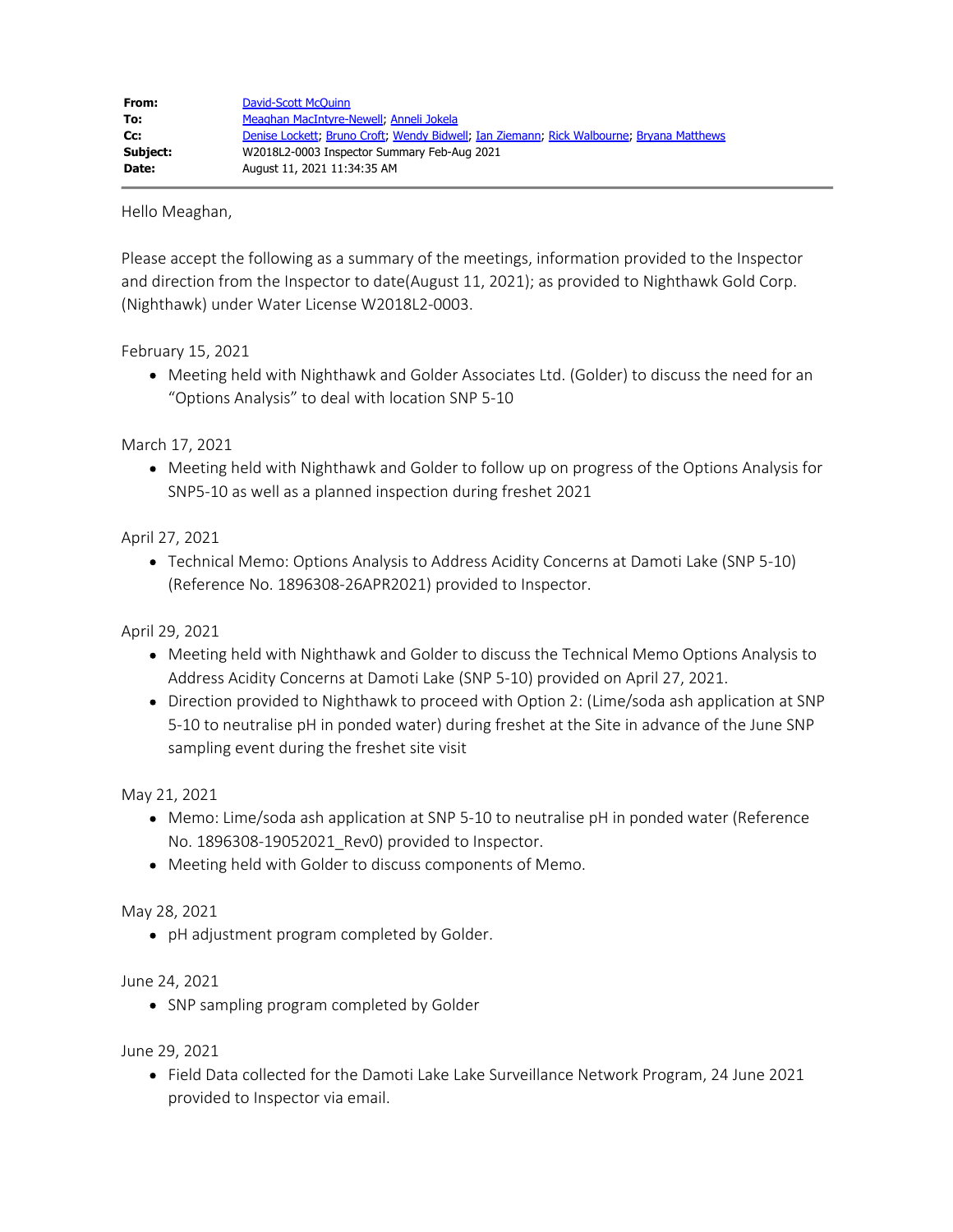June 30, 2021

- Inspector provided Direction to Nighthawk to execute the following programs:
	- PH adjustment program at 5-10
	- Within two weeks following the pH adjustment program please execute a July SNP program to monitor the results.

July 8, 2021

- Inspector reiterated direction to Nighthawk to execute the following programs:
	- Perform a pH adjustment program as per the Technical Memorandum Document (Reference 1896308-26APR2021)
	- Within two weeks following the pH adjustment program please execute a July SNP program to monitor the results
- Inspector provided clarification on the direction including:
	- The pH adjustment program should be completed and documented as per the NIGHTHAWK PROJECT SNP 5-10 SITE PH ADJUSTMENT memorandum (Reference No. 1896308\_19052021\_Rev0), with any changes documented through learnings that may have been made from the initial program completed on May 28, 2021.
	- Within 2 weeks of the pH adjustment program please complete a full SNP program at all stations.

### July 14, 2021

Golder completed SNP 5-10 pH treatment

# July 15, 2021

Summary of SNP5-10 treatment provided to the Inspector.

#### July 29, 2021

Golder completed the July SNP sampling event.

# August 3, 2021

Field Data summary collected for the Damoti Lake Lake Surveillance Network Program, July 29, 2021 provided to Inspector via email.

# August 4, 2021

- Inspector provided Direction to Nighthawk to execute the following programs:
	- Within 14 days, complete and document a pH adjustment program as per the NIGHTHAWK PROJECT SNP 5-10 SITE PH ADJUSTMENT memorandum (Reference No. 1896308\_19052021\_Rev0), with any changes documented through learnings that may have been made from the initial program completed on May 28, 2021 and on July 14, 2021.
	- Within 7 days of the pH adjustment program please complete a full SNP program at all stations.
	- Based on the field results, please plan to return to site for additional pH adjustment programs. I would like to see what the plan is for the application schedule following this round of pH adjustment and SNP field results.